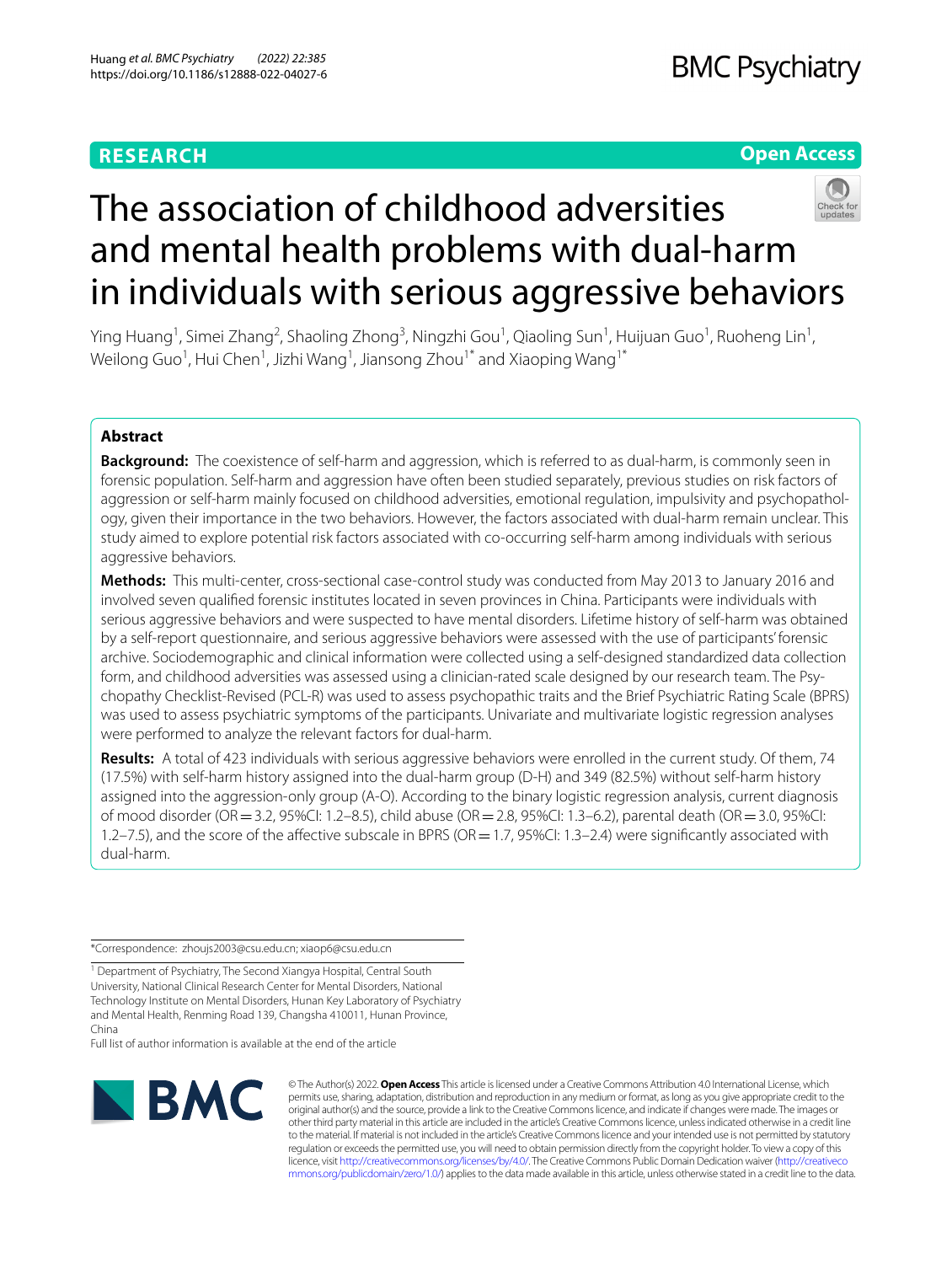**Conclusions:** Our study suggested the necessity of integrated evaluation of self-harm among individuals with serious aggressive behaviors. Childhood adversities and psychiatric symptoms in this population require special attention. **Keywords:** Dual-harm, Childhood adversities, Mood disorder, Serious aggressive behaviors , China

## **Background**

Mounting evidence suggested that some individuals engage in both self-harm and aggression during their lifetime  $[1-3]$  $[1-3]$ . The co-existence of self-harm and aggression is termed as dual-harm [[4\]](#page-9-2). A large populationbased investigation reported that the prevalence of self-harm co-occurring with aggression (violent crime) was approximately  $0.4\%$  [[1\]](#page-9-0). There is an increasing risk of unnatural death and development of riskier patterns of harmful behaviors among dual-harm individuals. In 2019, a study reported that the risk of unnatural death in dual harmers was signifcantly higher than in the general population or those engaging in aggression towards others or self only [\[5](#page-9-3)]. Compared to those who engage in only self-harm or only harm to others, individuals with dual-harm were likely to be diferent both in quality (e.g., methods of harm) and quantity (e.g., severity and frequency of behavior) [\[6](#page-9-4)]. For example, studies showed that dual harmers engaged in more frequent and wider range of harmful behaviors, with increased use of lethal methods [[7\]](#page-9-5). In view of the high-risk behavior pattern of the dual-harm population, intervention is important and warranted for them. Identifcation of risk factors for dual-harm may help in developing efective prevention strategies for this population.

Individuals engaging in dual-harm are over-represented in forensic and clinical population [[7,](#page-9-5) [8\]](#page-9-6), despite its relatively low incidence in the general population [[1\]](#page-9-0). A study of 326 imprisoned individuals reported that about 42% of the participants had engaged in both aggression and self-harm during their incarceration [\[3](#page-9-1)]. Notably, participants in this study were mostly individuals with violent criminal acts, indicating that individuals with serious aggressive behaviors are a high-risk group for dual-harm. However, more attention has been given to these individuals' aggression towards others instead of harm to themselves [\[4](#page-9-2)]. When faced with an individual with serious aggressive behaviors, the usual focus of response is to protect others with the use of punishment, containment or seclusion. However, the punishmentoriented strategies are more likely to increase the risk of future self-harm and antisocial behaviors [\[9](#page-9-7)]. Therefore, sufficient awareness of the duality of self-harm and aggression is critical for the successful intervention in individuals with serious aggressive behaviors.

To date, risk factors of dual-harm still remained unclear. Eforts have been put into the investigations on associated factors for dual-harm in the last decade, with special attention to childhood adversities (CAs). Some studies, by distinguishing dual harmers from those who were engaged only in self-harm or aggression towards others, found that childhood adversities might be an independent risk factor for dual-harm [\[10](#page-9-8), [11\]](#page-9-9). However, previous studies used many diferent indicators of CAs, such as childhood maltreatment [\[2](#page-9-10)], parental death [\[12](#page-9-11)], and low family income [\[13](#page-9-12)], and it is still unclear which type of CAs, or CAs as a whole, is associated with dual-

harm. Another focus of studies on risk factors of dualharm is mental health problems. Studies have found that many mental disorders are associated with dual-harm, including substance-related disorders, mood disorders, and posttraumatic stress disorder [[5,](#page-9-3) [14\]](#page-9-13). For instance, Richmond et al. found that dual harmers showed higher comorbidity of substance dependence than single harmers [\[2](#page-9-10)]. Steeg et al. found that approximately two thirds of individuals who dual harm were diagnosed with substance use disorders (SUD) [\[5](#page-9-3)]. Harford et al. found that dual-harm was closely linked to alcohol/drug use disorder, mood disorders and posttraumatic stress disorder [[14\]](#page-9-13)*.* Of note, previous studies have mainly focused on substance-related disorders due to their high incidence in forensic population [[15\]](#page-9-14). However, with more and more studies reporting high levels of other mental disorders in this population  $[16]$  $[16]$ , it is also important to examine the relationship between dual-harm and other mental disorders in this population. Furthermore, many dimensional measurements of mental health were needed for the exploration of the relationship between dual-harm and mental health, such as the severity of symptoms and the category of diagnosis.

The relationship between personality and self-harm or aggression has been well-established, while its relationship with dual-harm still remains unclear. A previous study revealed that dual harmers were more likely to exhibit personality traits related to emotional and interpersonal liability [\[2](#page-9-10)]. Psychopathy is a personality construct marked by interpersonal, afective, and behavioral dysfunction combined with a tendency to express antisocial behaviors [[17](#page-9-16)]. Multiple studies revealed that higher levels of psychopathy was associated with a higher level of delinquent behaviors [[18,](#page-9-17) [19](#page-9-18)]. Recently, some studies supported that psychopathy, particularly lifestyle-antisocial factors, was associated with suicide-related behaviors  $[20-23]$  $[20-23]$  $[20-23]$ . There are also studies revealing that some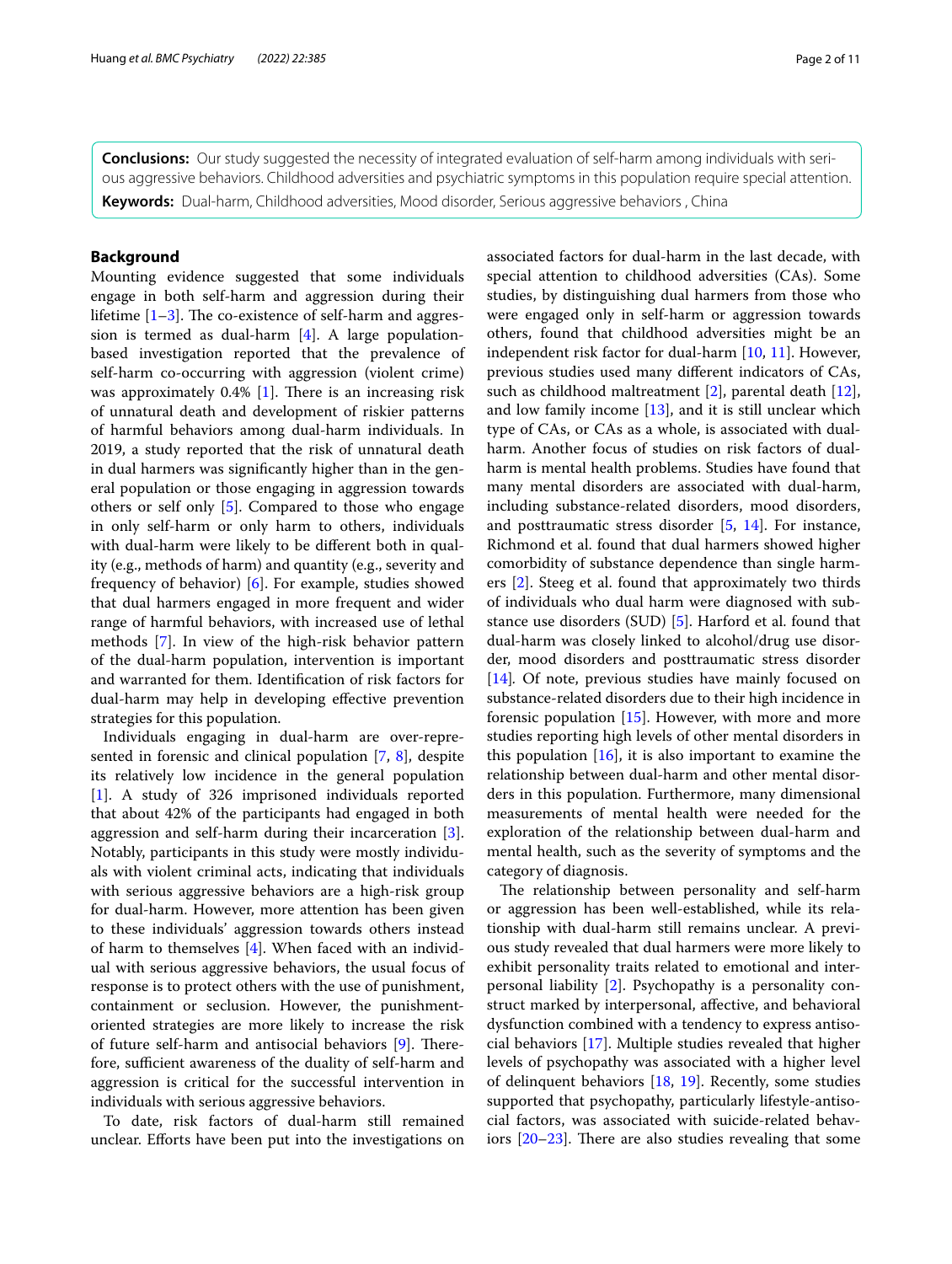common characteristics of psychopathy, including high impulsivity and high sensation seeking, were linked to serious aggressive behaviors, self-harm and substanceuse disorders in the forensic population [\[24\]](#page-9-21). Based on the above fndings, we speculated that psychopathy might be a potential risk factor of dual-harm.

The concept of dual-harm was proposed in the last few years, and our knowledge about it remains limited. As psychiatric assessments are not routinely performed in individuals with serious aggressive behaviors due to the separation of mental health and justice systems, our knowledge is even more limited about the factors for dual-harm in individuals with serious aggressive behaviors. Based on existing empirical studies, we hypothesized that dual-harm individuals might be impacted by diferent factors, as compared to those who were engaged in aggression towards self or others only; and the factors for dual-harm might include childhood adversities, history of mental disorders, substance abuse, psychiatric symptoms, and psychopathy. In this case-control study, we aimed to identify associated factors for dual-harm among individuals with serious aggressive behaviors.

### **Methods**

## **Study setting and participants**

This study is a multi-center, cross-sectional case-control study started in May 2013 and ended in January 2016. Data were obtained from seven qualifed forensic institutes located in seven diferent provinces in China. Targeted participants were individuals with serious aggressive behaviors and were suspected to have mental disorders. In China, individuals who are engaged in serious aggressive behaviors and suspected to have a mental disorder are required to undergo a forensic psychiatric assessment in order to ascertain their mental status. More details about forensic psychiatric assessment in China can be found in previous literature  $[25]$  $[25]$  $[25]$ . The inclusion criteria were individuals who (1) were either female or male, aged over 18, (2) perpetrated any serious aggressive behaviors, including homicide, assault, robbery, arson, and sexual offences, (3) were able to understand and answer the questions in the interview, and (4) were willing to participant in this study. Individuals with incomplete records of the information needed in this study were excluded. The study protocol was approved by the Ethics Committee of the Second Xiangya Hospital. All methods were performed in accordance with relevant guidelines and regulations. Informed consent was obtained from all subjects.

## **Defnition of dual‑harm**

Dual-harm was defned as the co-occurrence of selfharm and aggression during an individual's lifetime. In this study, we defned self-harm as any self-directed injurious behavior with suicidal intent but not resulting in death (i.e., suicide attempt or self-directed injurious behaviors, including poisoning, use of asphyxiating gas, use of sharp objects, hanging, jumping from height, and drowning). Aggression in this study was defned as any serious aggressive behaviors towards others (i.e., violent criminal behaviors), including homicide, assault, robbery, arson, and sexual ofences.

## **Case and control group**

The case group included individuals with both serious aggressive behaviors and a self-harm history, and the control group included individuals with serious aggressive behaviors but without a self-harm history.

## **Instruments and evaluation**

Lifetime history of self-harm was obtained using a selfreport questionnaire, which included questions such as "Have you ever made a suicide attempt, for example, cutting yourself or overdosing on drugs?" Serious aggressive behaviors were ascertained from the participants' forensic archives in this study. In China, prior to a forensic assessment, the law enforcement agency needs to provide comprehensive relevant information, including demographic information, criminal fles (they are collected by the police and include all information on criminal convictions of individuals) and medical records of the individuals engaging in serious aggressive behaviors [\[26](#page-9-23)]. These materials, together with the medical reports from the forensic assessment, formed a forensic archive of an individual.

Demographic and clinical information was obtained using a standardized data collection form. The demographic information included gender, age, employment status, marital status, place of residence and education levels, and the clinical information included history of mental disorders, family history of mental disorders, history of head trauma, history of alcohol and non-alcohol substance abuse, previous aggression behaviors, and lifetime treatment for mental disorders; all the above data were also obtained from the participants' forensic archives. For analysis, the participants' education levels were categorized into college and above (years of education >12), middle/high school (years of education ranged 6–12), and primary school and below (illiterate or years of education  $<6$ ).

Each participant was evaluated by at least two senior psychiatrists with the use of the International Classifcation of Diseases 10 (ICD−10) [[27\]](#page-10-0). Diagnoses of mental disorders were made for participants who meet the corresponding diagnostic criteria. All included diagnoses of mental disorders were classifed into fve categories: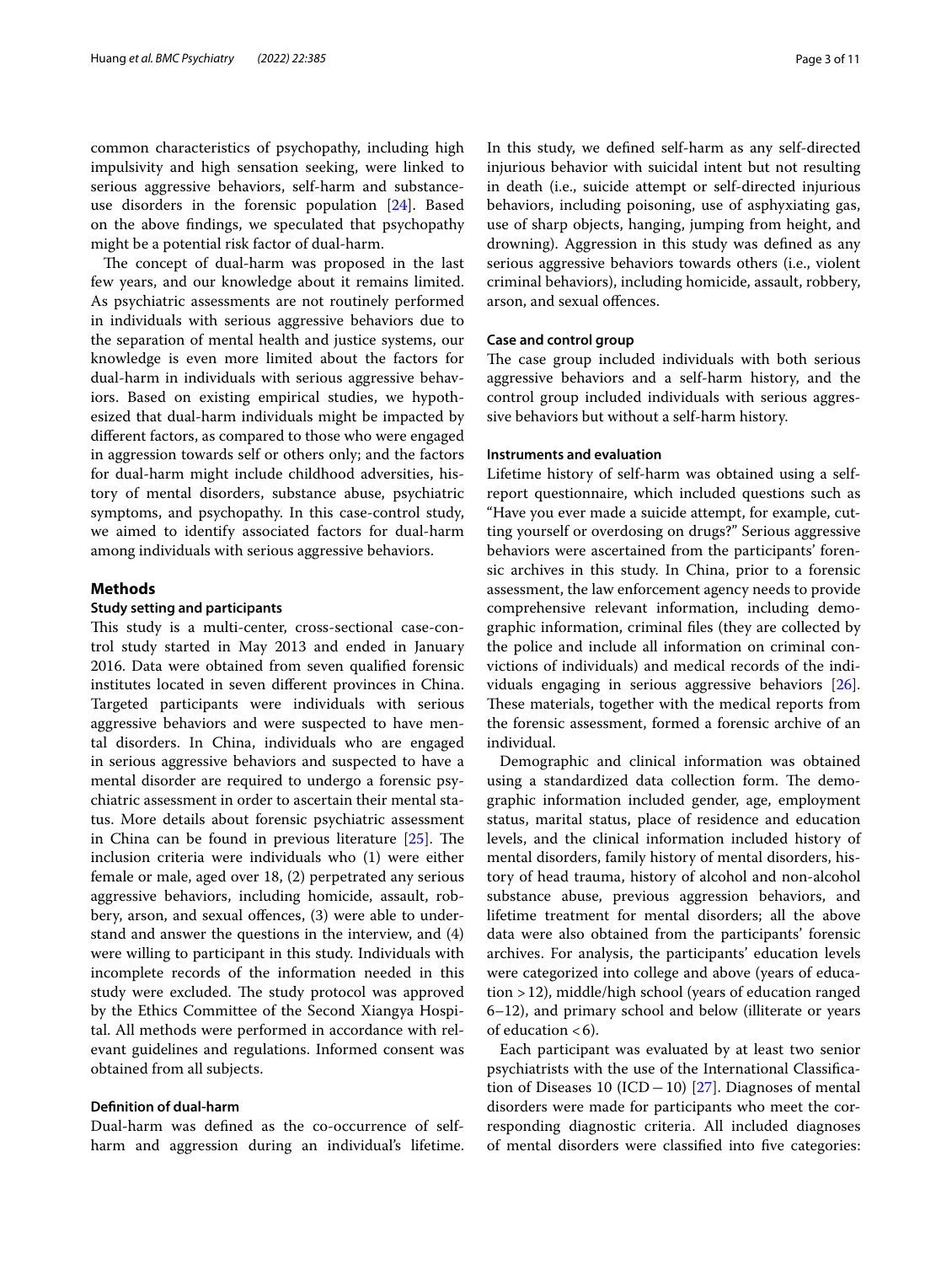no mental disorder, schizophrenia spectrum disorders, mood disorders, substance-related disorders, and other mental disorders (including personality disorders, neurotic disorders, mental retardation, and other non-specifed mental disorders, given the small number of cases).

A clinician-rated scale was used to assess the participants' childhood adversities. This scale was designed by our research team based on previous studies of violence risks associated with the circumstances in China. This scale is used to assess the adversities before the age of 15years, including child abuse, parental abandonment, parental death, parental separation, parental psychiatric disorder, parental criminal behaviors and parental alcohol/non-alcohol substance abuse. Information regarding childhood adversities was obtained from participants by asking questions such as "During the frst 15 years of your life, have you ever been abused by your parents?" and "Have you lost any of your parents because he/she died?" The total number of childhood adversities that the participant had experienced were recorded and used in subsequent statistical analyses.

The Chinese version of Psychopathy Checklist-Revised (PCL-R) was used to assess psychopathic personality traits in this study  $[28]$ . The 20-item PCL-R covered four factors of psychopathy, i.e., interpersonal, afective, lifestyle, and antisocial factors; each item was rated on a 3-point scale (0–2), with the total score ranged 0–40. For this scale, higher scores indicated a higher degree of psychopathy, with a cutof score of 25 suggesting the presence of psychopathy. This scale has demonstrated satisfactory reliability and validity in previous studies [[29\]](#page-10-2).

The 20-item Chinese version of Brief Psychiatric Rating Scale (BPRS) was used to assess psychiatric symptoms in the participants  $[30]$  $[30]$ . The BPRS is a well-established clinician-rated tool consisting of 5 subscales: afect (e.g., anxiety, depression), negative symptoms (e.g., withdrawal), positive symptoms (e.g., thought disturbance), activation (e.g., excitement), and resistance (e.g., hostility, suspiciousness). Each item was rated from 1 (no symptom) to 7(extremely severe), and the score of each subscale was calculated by computing the arithmetic mean of the scores of all items included in the subscale.

## **Statistical analysis**

Categorical variables were presented as number (percentage), and continuous variables were presented as mean $\pm$ standard deviation. The missing numerical and categorical values were imputed with median values and modal values, respectively. Categorical variables were analyzed using Chi-square test, and Fisher's exact test was applied as appropriate. The one-sample Kolmogorov-Smirnov test was used to assess the normality of continuous data. Normally distributed data were analyzed using two-simple t-test and non-normally distributed data were analyzed using the Mann-Whitney U test. Binary logistic regression analysis was performed to investigate the association between dual-harm and other factors, with all the categorical variables set as dummy variables. Before the logistic analysis, we conducted Harman single-factor test to check the common method bias and collinearity statistics for all selected factors. The univariate analysis was frst performed to screen potential associated factors, and then the forward stepwise (Likelihood Ratio method) procedures were used to identify independent associated factors for dual-harm. With the type of harm (dual-harm or aggression-only) set as the dependent variable, the factors with  $p < 0.05$  in the univariate analysis were selected for the multivariable analysis. All analyses were two-sided, and  $p < 0.05$  were considered as statistically signifcant. All data were analyzed using the SPSS software (Version 24.0; IBM).

## **Results**

## **Characteristics of the study sample**

The patient recruitment process is presented in Fig. [1](#page-4-0). A total of 515 participants were recruited during the study period. Of them, 82 were excluded for not meeting the criteria for serious aggressive behaviors, 6 were excluded for being under the age of 18 and 4 were excluded for incomplete information. The final sample consisted of 423 participants, with a mean age of  $34.25 \pm 9.87$  years. Seventy-four (17.5%) participants with a self-harm history were assigned into the dual-harm (D-H) group and 349 (82.5%) participants without a self-harm history were assigned into the aggression-only (A-O) group.

## **Demographic and clinical characteristics and childhood adversities**

A signifcant diference was found in gender distribution between the two groups  $(x^2=4, 79, p=0.046)$ , and no signifcant diferences were found in other demographic factors, as shown in Table [1](#page-4-1).Compared to the A-O group, participants in the D-H group were more likely to have a history of mental disorders (68.9% vs 55.3%, *p*<0.05). There was no significant difference in other clinical characteristics between the two groups. Among the seven indicators of CAs (see Method), the most prevalent childhood adverse events overall were child abuse (9.5%) and parental separation (9.0%). The D-H group exhibited a higher level of exposure to child abuse and parental death during their childhood, as compared to the A-O group (17.6 and 14.9% vs 7.7 and 4.3%, *p*<0.05). No signifcant inter-group diference was found in the other indicators and the total number of CAs (Table [2\)](#page-5-0).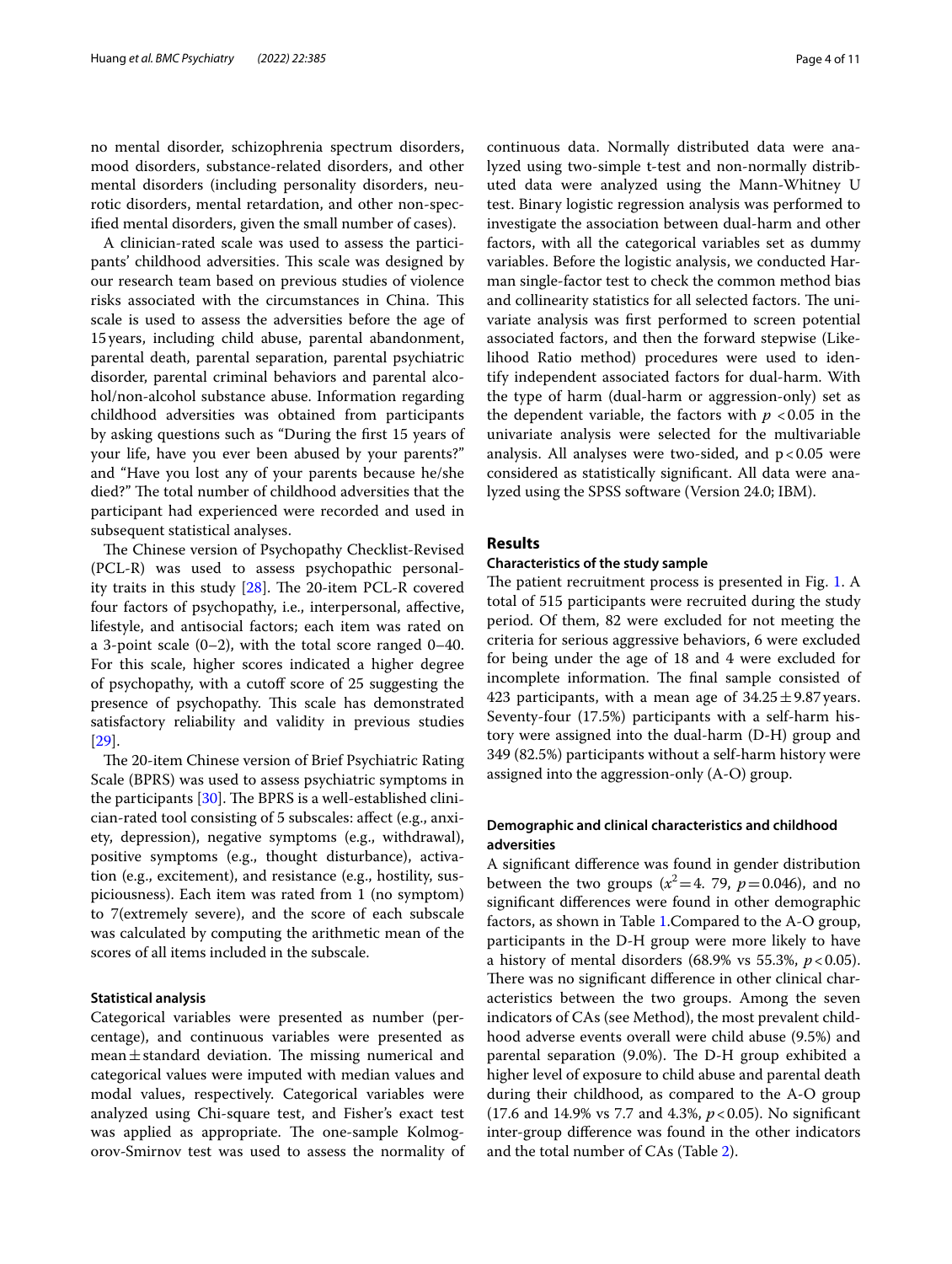

## <span id="page-4-1"></span><span id="page-4-0"></span>**Table 1** Demographic characteristics of the D-H and A-O groups

| Variable                 | <b>Total (423)</b> | D-H group        | A-O group     |                      |       |
|--------------------------|--------------------|------------------|---------------|----------------------|-------|
|                          |                    | (74)             | (349)         | <b>Statistics</b>    | P     |
| Gender                   |                    |                  |               | $4.787$ <sup>a</sup> | 0.046 |
| Male                     | 383 (90.5)         | 62 (83.8)        | 321 (92.0)    |                      |       |
| Female                   | 40(9.5)            | 12(16.2)         | 28(8.0)       |                      |       |
| Age                      |                    |                  |               |                      |       |
| $Mean \pm SD$            | 34.25 ± 9.87       | $33.53 \pm 9.29$ | 34.40 ± 10.00 | 0.689 <sup>b</sup>   | 0.491 |
| Unemployment             | 220(52.0)          | 33 (44.6)        | 187 (53.6)    | $1.976^{\circ}$      | 0.200 |
| Marital status           |                    |                  |               | 2.565 <sup>c</sup>   | 0.442 |
| Never married            | 233 (55.1)         | 44 (59.5)        | 189(54.1)     |                      |       |
| Married                  | 124(29.3)          | 17(23.0)         | 107 (30.7)    |                      |       |
| Divorced                 | 59(13.9)           | 11(14.9)         | 48(13.8)      |                      |       |
| Widowed                  | 7(1.7)             | 2(2.7)           | 5(1.4)        |                      |       |
| Residence                |                    |                  |               | $1.635^{\circ}$      | 0.249 |
| Urban                    | 200(47.3)          | 30(40.5)         | 170(48.7)     |                      |       |
| Rural                    | 223(52.7)          | 44 (59.5)        | 179 (51.3)    |                      |       |
| Education <sup>1</sup>   |                    |                  |               | 0.810 <sup>c</sup>   | 0.670 |
| Primary school and below | 277(65.5)          | 52(70.3)         | 225 (64.5)    |                      |       |
| Middle/high school       | 126(29.8)          | 19(25.7)         | 107(30.7)     |                      |       |
| College and above        | 20(4.7)            | 3(4.1)           | 17(4.8)       |                      |       |

Education<sup>1</sup>: Primary school and below: ≤ 6 years of education, Middle/high school: 6–12 years of education, College and above: > 12 years of education. <sup>a</sup>: Chi-squared test, <sup>b</sup>: Two samples t test, <sup>c</sup>: Fisher's exact test. *D-H* dual-harm, *A-O* aggression-only

### **Current psychiatric diagnoses**

Overall, there were 354 (83.7%) participants diagnosed with mental disorders, with the most common diagnoses being schizophrenia spectrum disorders, followed

by mood disorders and substance-related disorders. The proportion of participants diagnosed with mood disorders and substance-related disorders was higher in the D-H group than in the A-O group (20.3 and 12.2% vs 6.3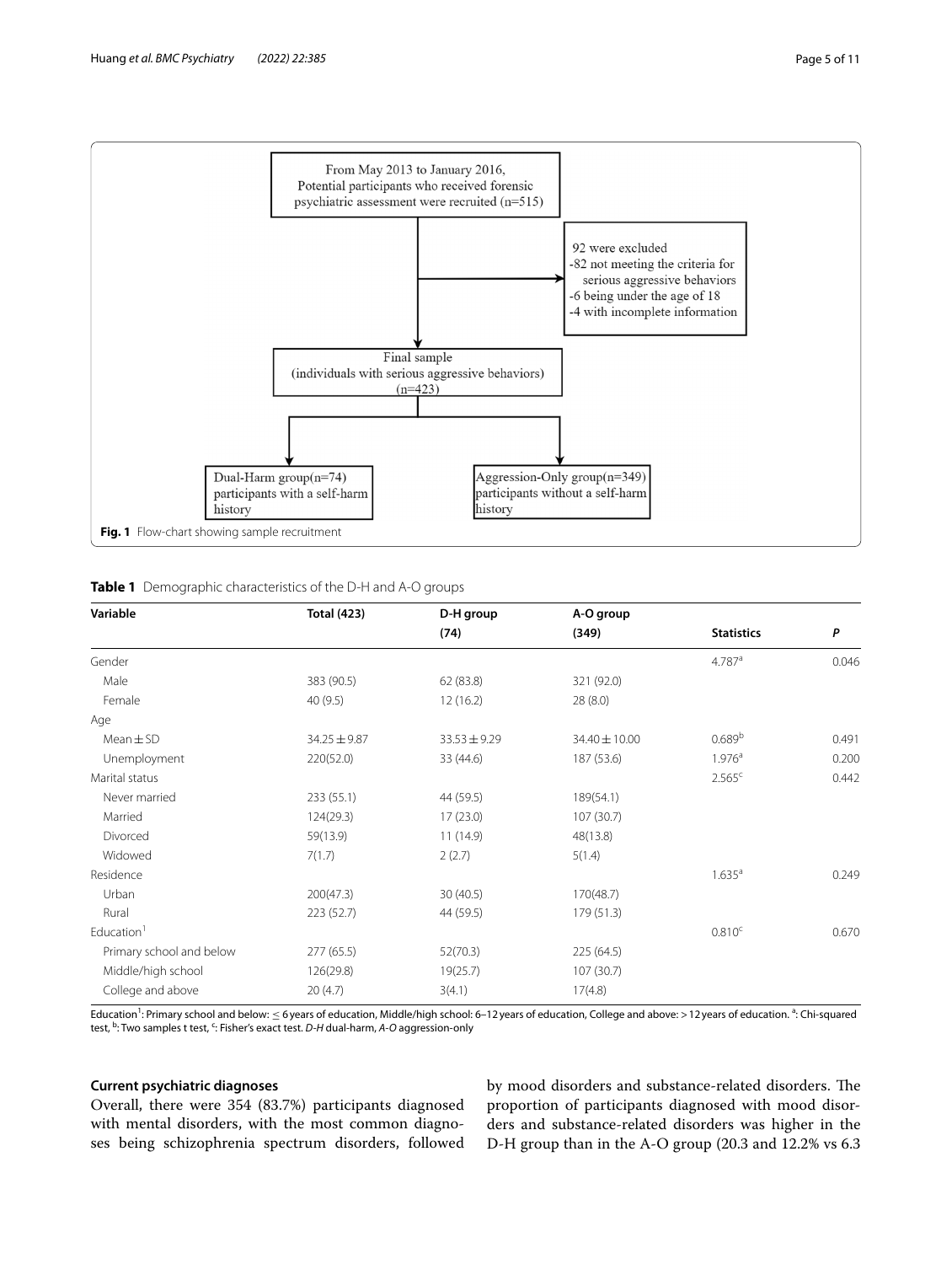| Variable                                      | <b>Total (423)</b> | D-H group | A-O group  |                      |       |
|-----------------------------------------------|--------------------|-----------|------------|----------------------|-------|
|                                               |                    | (74)      | (349)      | <b>Statistics</b>    | P     |
| History of mental disorders, n (%)            | 244 (57.7)         | 51 (68.9) | 193 (55.3) | $4.639$ <sup>a</sup> | 0.038 |
| Family history of mental disorders, n (%)     | 68(16.1)           | 16(21.6)  | 52(14.9)   | $2.045^{\circ}$      | 0.164 |
| History of head trauma, n (%)                 | 42 (9.9)           | 12(16.2)  | 30(8.6)    | $3.964$ <sup>a</sup> | 0.055 |
| History of alcohol abuse, n (%)               | 65(15.4)           | 8(10.8)   | 57(16.3)   | 1.431 <sup>a</sup>   | 0.288 |
| History of non-alcohol substance abuse, n (%) | 45 (10.6)          | 13 (17.6) | 32(9.2)    | 4.530 <sup>a</sup>   | 0.039 |
| Previous aggression history, n (%)            | 371 (87.7)         | 67(90.5)  | 304 (87.1) | 0.668 <sup>a</sup>   | 0.447 |
| Treatment experience                          |                    |           |            | 1.572c               | 0.462 |
| Untreated                                     | 160(37.8)          | 24 (32.4) | 136 (39.0) |                      |       |
| Outpatient                                    | 90(21.3)           | 19(25.7)  | 71(20.3)   |                      |       |
| Inpatient                                     | 173 (40.9)         | 31 (41.9) | 142 (40.7) |                      |       |
| Indicators of childhood adversity             |                    |           |            |                      |       |
| Child abuse, n (%)                            | 40(9.5)            | 13 (17.6) | 27(7.7)    | $6.892$ <sup>a</sup> | 0.012 |
| Parental abandonment, n (%)                   | 15(3.5)            | 3(4.1)    | 12(3.4)    | 0.068 <sup>a</sup>   | 1.000 |
| Parental death<br>(Loss of one/both parents)  | 26(6.1)            | 11 (14.9) | 15(4.3)    | 11.818 <sup>a</sup>  | 0.002 |
| Parental separation                           | 38 (9.0)           | 4(5.4)    | 34(9.7)    | $1.404^a$            | 0.273 |
| Parental psychiatric disorder                 | 7(1.7)             | 3(4.1)    | 4(1.1)     | 3.172 <sup>a</sup>   | 0.106 |
| Parental criminal behavior                    | 7(1.7)             | 3(4.1)    | 4(1.1)     | 3.172 <sup>a</sup>   | 0.106 |
| Parental alcohol/substance abuse              | 17(4.0)            | 5(6.8)    | 12(3.4)    | 1.743a               | 0.194 |
| Number of indicators of childhood adversity   |                    |           |            | $10.544^c$           | 0.025 |
| $\Omega$                                      | 277(65.5)          | 42 (56.7) | 235 (67.4) |                      |       |
|                                               | 102(24.1)          | 20(27)    | 82 (23.5)  |                      |       |
| $\overline{2}$                                | 35(8.3)            | 7(9.5)    | 28(8.0)    |                      |       |
| $\geq$ 3                                      | 9(2.1)             | 5(6.8)    | 4(1.1)     |                      |       |

<span id="page-5-0"></span>**Table 2** Clinical characteristics and childhood adversities of the D-H and A-O groups

a: Chi-squared test, <sup>c</sup>: Fisher's exact test. *D-H* dual-harm, *A-O* aggression-only

and 7.7%), and the proportion of participants diagnosed with schizophrenia spectrum disorders and other mental disorders were lower in the D-H group than in the A-O group (48.6 and 4.1% vs 57.6 and 11.7%). Compared to those in the A-O group, participants in the D-H group had a higher score of the anti-social subscale  $(T = -2.29)$ ,  $p=0.02$ ), as well as a higher score of the affective subscale in BPRS (T=-3.42, *p*=0.001) (Table [3\)](#page-6-0).

## **Associated factors for dual‑harm**

The Harman's single-factor test result (23.6%), which was less than the critical value (40%), indicated no serious common method bias in the present study. Results of collinearity statistics showed that the VIF of candidate predictors ranged from 1.025 to 1.883, indicating no collinearity. In the fnal regression model, current diagnoses of mood disorders (OR=3.2, 95%CI: 1.2–8.5), child abuse (OR=2.8, 95%CI: 1.3–6.2), parental death  $(OR = 3.0, 95\% CI: 1.2–7.5)$ , and the score of the affective subscale in BPRS ( $OR = 1.7$ , 95%CI: 1.3–2.4) were independently associated with increased risk of dualharm in individuals with serious aggressive behaviors. The Hosmer-Lemeshow test values were reported at  $\chi$ 2=6.70, *p*=0.57, while the Nagelkerke R Square value was 0.16. The results are presented in Table [4](#page-6-1).

## **Discussion**

To our knowledge, this is the frst study to investigate the independent factors for dual-harm among individuals with serious aggressive behaviors in China. In the present study, we used a case-control study design and found that current diagnoses of mood disorders, child abuse, parental death and the score of the afective subscale in BPRS were signifcantly associated with dual-harm among individuals with serious aggressive behaviors.

Childhood adversities may contribute to the development of many maladaptive behaviors, including aggression, self-harm, and violence [\[31](#page-10-4), [32\]](#page-10-5). Our fndings suggested that dual harmers had higher levels of exposure to child abuse and parental death during their childhood, as compared with the individuals engaging in aggression towards others only. This was consistent with previously reported fndings; for example, Richmond et al. found that dual harmers exhibited more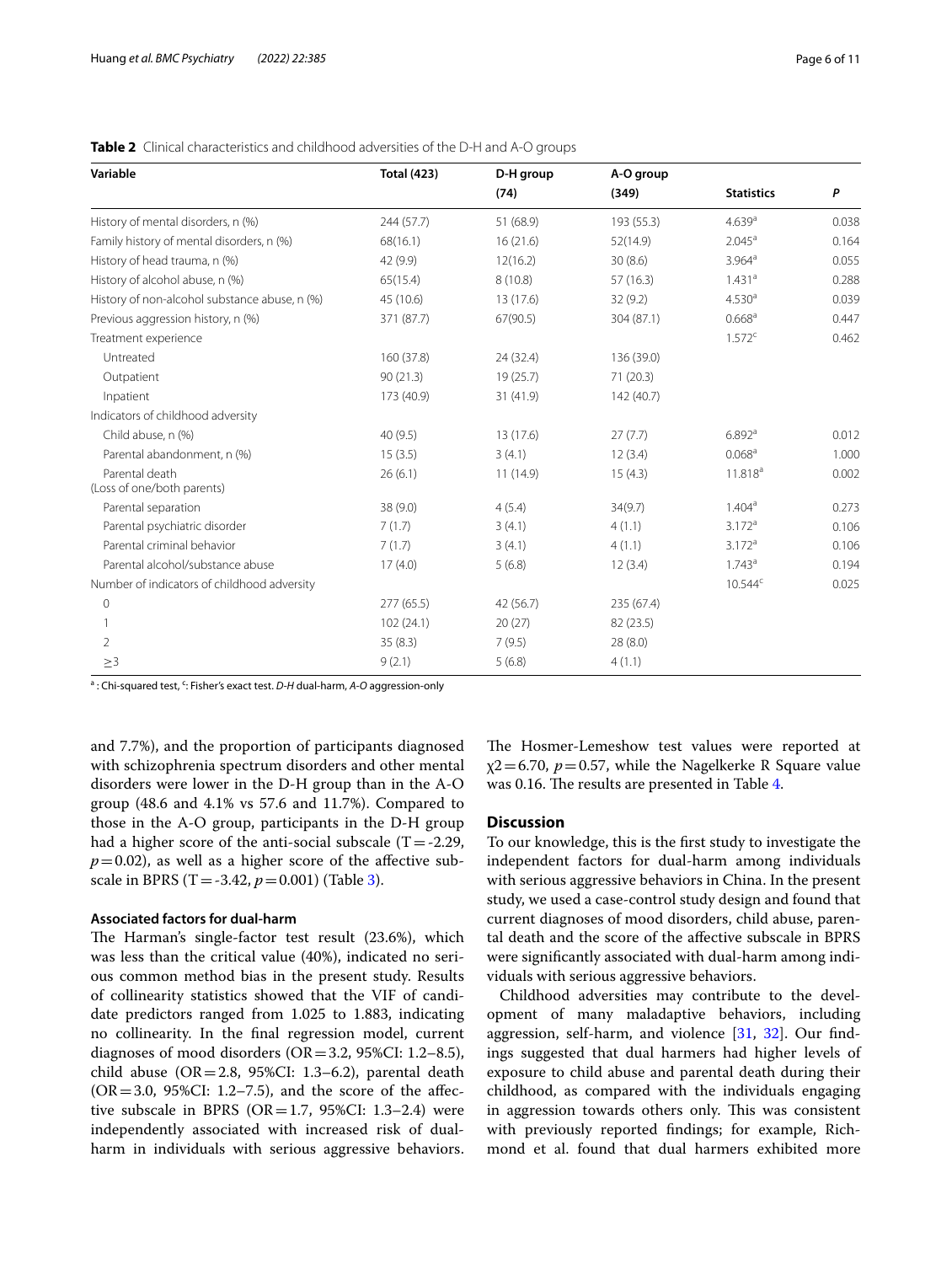| <b>Total (423)</b> | D-H group       | A-O group       |                    |       |
|--------------------|-----------------|-----------------|--------------------|-------|
|                    | (74)            | (349)           | <b>Statistics</b>  | P     |
|                    |                 |                 | $17.296^c$         | 0.001 |
| 69 (16.3)          | 11(14.9)        | 58 (16.6)       |                    |       |
| 237 (56.0)         | 36(48.6)        | 201 (57.6)      |                    |       |
| 37(8.7)            | 15(20.3)        | 22(6.3)         |                    |       |
| 36(8.5)            | 9(12.2)         | 27(7.7)         |                    |       |
| 44 (10.4)          | 3(4.1)          | 41(11.7)        |                    |       |
|                    |                 |                 |                    |       |
|                    | 14.38±9.82      | 12.06 ± 7.99    | $-1.90b$           | 0.061 |
|                    | $1.86 \pm 2.45$ | $1.66 \pm 1.91$ | $-0.79b$           | 0.431 |
|                    | $2.78 \pm 2.25$ | $2.72 \pm 2.51$ | $-0.20b$           | 0.843 |
|                    | $5.26 \pm 3.02$ | $4.50 \pm 3.24$ | $-1.87b$           | 0.063 |
|                    | $3.55 \pm 2.78$ | $2.77 \pm 2.12$ | $-2.29b$           | 0.024 |
|                    |                 |                 |                    |       |
|                    | $2.16 \pm 0.89$ | $1.79 \pm 0.85$ | $-3.42b$           | 0.001 |
|                    | $2.06 \pm 1.05$ | $2.13 \pm 1.04$ | 0.52 <sup>b</sup>  | 0.603 |
|                    | $2.63 \pm 2.05$ | $2.63 \pm 1.32$ | 0.001 <sup>b</sup> | 0.999 |
|                    | $1.87 \pm 0.89$ | $1.84 \pm 1.06$ | $-0.28b$           | 0.778 |
|                    | $2.89 \pm 1.49$ | $3.04 \pm 1.71$ | 0.80 <sup>b</sup>  | 0.426 |
|                    |                 |                 |                    |       |

## <span id="page-6-0"></span>**Table 3** Current psychiatric diagnoses and assessments in the D-H and A-O groups

<sup>b</sup> : Two simple t-test, <sup>c</sup>: Fisher's exact test. *D-H* dual-harm, *A-O* aggression-only, *PCL-R* Psychopathy Checklist- Revised, *BPRS* Brief Psychiatric Rating Scale

<span id="page-6-1"></span>

|  |  |  | Table 4 Binary logistic regression analysis for dual-harm in individuals with serious aggressive behaviors(n, %) |  |
|--|--|--|------------------------------------------------------------------------------------------------------------------|--|
|  |  |  |                                                                                                                  |  |

| Variable                                                   | D-H group<br>(74) | A-O group<br>(349) | Univariate analysis<br>OR (95% CI) | <i>p</i> -value | Multivariate analysis<br>OR (95% CI) | <i>p</i> -value |
|------------------------------------------------------------|-------------------|--------------------|------------------------------------|-----------------|--------------------------------------|-----------------|
| Gender (female)                                            | 12(16.2)          | 28(8.0)            | $2.2(1.1 - 4.6)$                   | 0.032           | N <sub>1</sub>                       |                 |
| History of mental disorders                                | 51 (68.9)         | 193 (55.3)         | $1.8(1.0 - 3.1)$                   | 0.033           | N <sub>1</sub>                       |                 |
| History of non-alcohol substance abuse                     | 13 (17.6)         | 32(9.2)            | $2.0(1.0-4.3)$                     | 0.037           | N <sub>1</sub>                       |                 |
| Child abuse                                                | 13 (17.6)         | 27(7.7)            | $2.5(1.2-5.2)$                     | 0.011           | $2.8(1.3-6.2)$                       | 0.01            |
| Parental death                                             | 11(14.9)          | 15(4.3)            | $3.9(1.7 - 8.9)$                   | 0.001           | $3.0(1.2 - 7.5)$                     | 0.02            |
| Number of indicators of childhood adversity(1)             | 20(27)            | 82(23.5)           | $1.3(0.8 - 2.5)$                   | 0.301           | N <sub>1</sub>                       |                 |
| Number of indicators of childhood adversity(2)             | 7(9.5)            | 28(8.0)            | $1.4(0.6 - 3.4)$                   | 0.460           | N <sub>1</sub>                       |                 |
| Number of indicators of childhood adversity $(>= 3)$       | 5(6.8)            | 4(1.1)             | $7.0(1.8 - 27.1)$                  | 0.005           | N <sub>1</sub>                       |                 |
| Current diagnoses of mood disorders                        | 36(48.6)          | 201(57.6)          | $3.6(1.4 - 9.0)$                   | 0.006           | $3.2(1.2 - 8.5)$                     | 0.02            |
| Current diagnoses of schizophrenia spectrum disor-<br>ders | 15(20.3)          | 22(6.3)            | $0.9(0.5 - 2.0)$                   | 0.879           | $0.7(0.3 - 1.6)$                     | 0.44            |
| Current diagnoses of substance-related disorders           | 9(12.2)           | 27(7.7)            | $1.8(0.7 - 4.7)$                   | 0.265           | $1.4(0.5-3.9)$                       | 0.55            |
| Current diagnoses of other mental disorders                | 3(4.1)            | 41(11.7)           | $0.4(0.1-1.5)$                     | 0.163           | $0.3(0.1 - 1.3)$                     | 0.10            |
| Score of the affective subscale in BPRS                    | $2.16 \pm 0.89$   | $1.79 \pm 0.85$    | $1.6(1.2 - 2.1)$                   | 0.001           | $1.7(1.3 - 2.4)$                     | < 0.001         |
| Score of the anti-social subscale in PCL-R                 | $3.55 \pm 2.78$   | $2.77 \pm 2.12$    | $1.2(1.0-1.3)$                     | 0.007           | N <sub>1</sub>                       |                 |

*NI* not included in the fnal model; *D-H* dual-harm, *A-O* aggression-only; *PCL-R* Psychopathy Checklist- Revised; *BPRS* Brief Psychiatric Rating Scale

experience of childhood maltreatment than those engaging in aggression towards others [[2\]](#page-9-10). A prior study found that parental death was associated with increased risk of both self-harm and serious aggressive behaviors (violent crime) [[12\]](#page-9-11), and some researchers found that the risk of dual-harm among individuals who experienced parental

death was even greater [\[10\]](#page-9-8). However, inconsistent with previous studies, we did not fnd the association between the total number of CAs and dual-harm. A longitudinal cohort study, which used nearly the same indicators of CAs as those in our study, revealed that individuals with a history of violent ofenses who had also experienced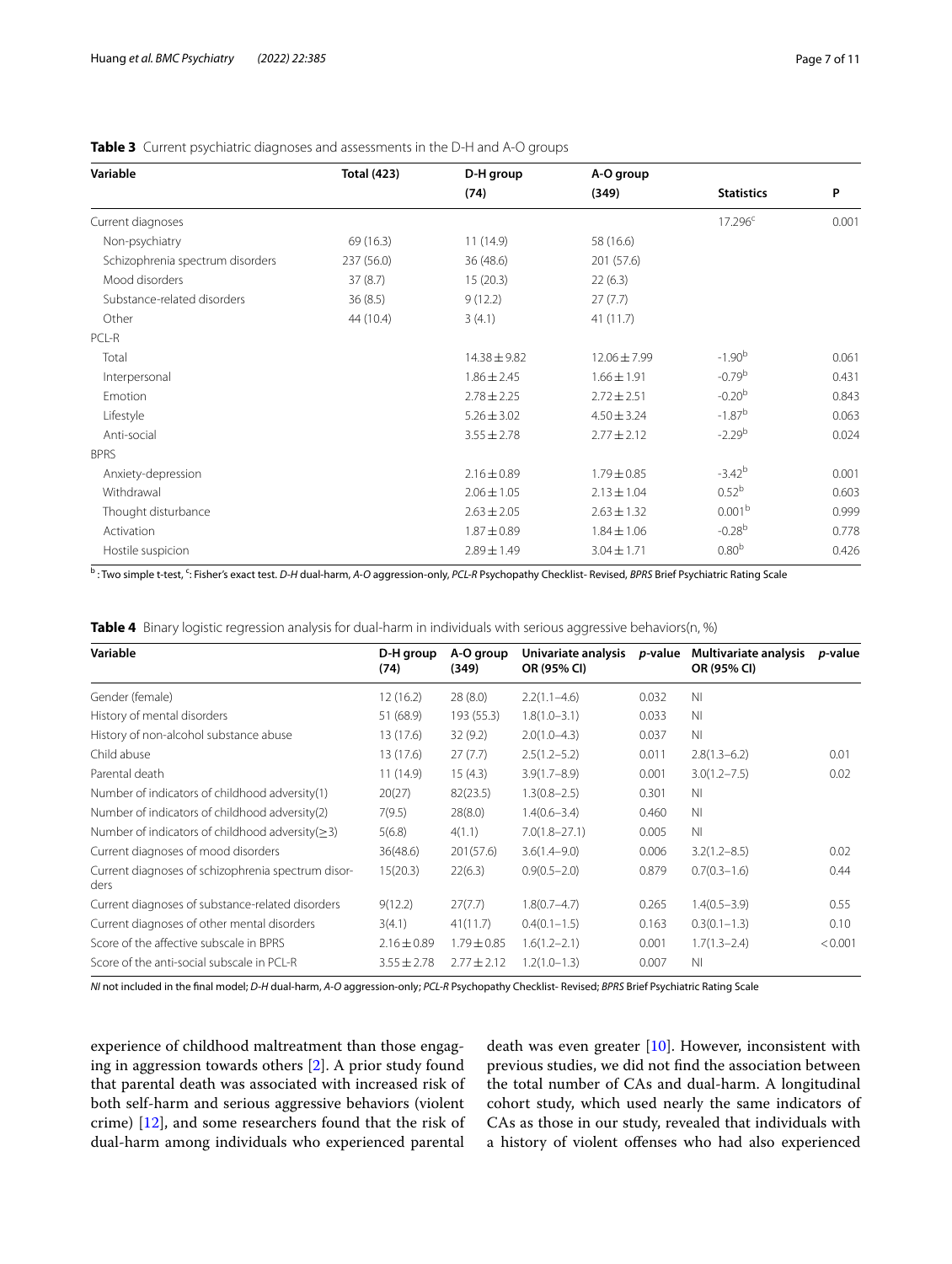cumulative childhood adversities had a higher risk of suicide [[11\]](#page-9-9). Another study using diferent indicators of CAs found that the experience of fve or more childhood adverse events was more frequently observed in dual harmers [\[10](#page-9-8)]. Our fndings suggested that the type of CAs, instead of the number of CAs, was associated with dual-harm. This was not unexpected, since child abuse was believed to be associated with long-term emotional and physical health problems [[33](#page-10-6)], and parental death was regarded as the most stressful event during an individual's upbringing and may lead to lasting adverse consequences [\[34\]](#page-10-7). It is also important to note that the construct of CAs in our study was not exactly the same as the construct of Adverse Childhood Experiences (ACEs), which was dominant in the literature  $[35]$  $[35]$ . The World Health Organization (WHO) defnes ACEs as a broad set of negative childhood experiences, including abuse (physical, emotional, or sexual) and neglect (physical or emotional), serious household dysfunction (e.g., witnessing domestic violence, drug use of a household member, parental separation and incarceration), and peer, community, and collective violence  $[36]$  $[36]$  $[36]$ . The measures of CAs included in the present study is relatively narrow, capturing only information of abuse and serious household dysfunction while excluding information of physical or emotional neglect, peer, community, and collective violence. The relationship between the unexplored childhood adversities and dual-harm will be investigated in the future. In addition, the prevalence of CAs in our study is remarkably low compared to other studies within China and abroad. For example, the prevalence of parental separation was 9.0% in our study, apparently lower than 20% in another domestic study [[37\]](#page-10-10). Furthermore, in our study, the proportion of participants who reported at least one CA was 24.1%, lower than that reported in Danish and Sweden (27.5 and 32.5%, respectively [\[10](#page-9-8), [11\]](#page-9-9). This result might be attributed to the potential information bias. First, the participants might have difficulty recalling their childhood adversities as they happened a long time ago; second, some individuals might be reluctant to report, or even recall such events; third, concepts such as child abuse and child neglect were not given importance in earlier years.

The relationship between mental disorders and dualharm has not been adequately studied. Our study found that dual harmers were more likely to be diagnosed with mood disorders compared to those who only engaged in aggression towards others, which was in consistent with the previous fndings. Harford et al. reported that dualharm was more strongly associated with mood disorders [[14\]](#page-9-13). Furthermore, it has been reported that depression is the most common diagnosis in individuals who engaged in murder-suicide, an extreme dual-harm behavior [\[38](#page-10-11)]. The above results suggested that individuals with mood disorders needed special attention in studies on dualharm. Other mental disorders should not be ignored either. A previous study showed that dual harmer had higher rates of psychiatric comorbidity and were faced with more difficulties, but they might not be able to receive additional mental health services [\[2](#page-9-10)], indicating that more attention should be given to the comorbidity of mental disorders in dual-harm individuals. Nevertheless, we did not fnd the association between dual-harm and substance-related disorders (including history of substance abuse and current diagnoses of substance-related disorders), which was considered to be a major risk factor for dual-harm in western countries  $[14, 39, 40]$  $[14, 39, 40]$  $[14, 39, 40]$  $[14, 39, 40]$  $[14, 39, 40]$  $[14, 39, 40]$  $[14, 39, 40]$ . The results might be explained with the following reasons. For one hand, the patterns of substance abuse difered greatly between diferent regions. For example, studies in Asian countries reported lower rates of comorbidity of substance abuse among individuals with mental disorders, as compared with those in western countries [\[41](#page-10-14)]. The relatively low incidence of substance-related disorders in our sample might have contributed to the diffculty in identifying the association. On the other hand, researches revealed that drug users and individuals with serious aggressive behaviors might share some characteristics and personalities (such as high impulsivity and high sensation seeking), which place them at a higher risk of both aggression and drug use; these characteristics were also high-risk factors for self-harm. The shared characteristics might be a reason for the similar incidences of substance-related disorders in the dual-harm group and the aggression-only group.

Another fnding in the present study was that the dualharm group scored higher on the afective subscale in BPRS than the aggression-only group, and this diference persisted after accounting for known risk factors. Few studies have focused on psychiatric symptoms in dual harmers, and only one study reported that individuals with dual-harm ideation had higher scores related to depression than those who had aggression ideation only  $[42]$  $[42]$ . This result could be explained from the following perspectives. From the psychodynamic aspect, individuals with depression tend to use the defense mechanism of introjection, leading to aggression towards themselves [[43\]](#page-10-16). In addition, some empirical studies revealed that anxiety and depressive symptoms were strongly related to self-oriented aggression, rather than aggression towards others [[44](#page-10-17), [45](#page-10-18)]. Finally, according to the theories about dual-harm, depression might lead to aggression towards self [[46\]](#page-10-19).

Some researchers proposed that a personality characterized by a predisposition to engage in harmful behaviors might be shaped by biological factors interacting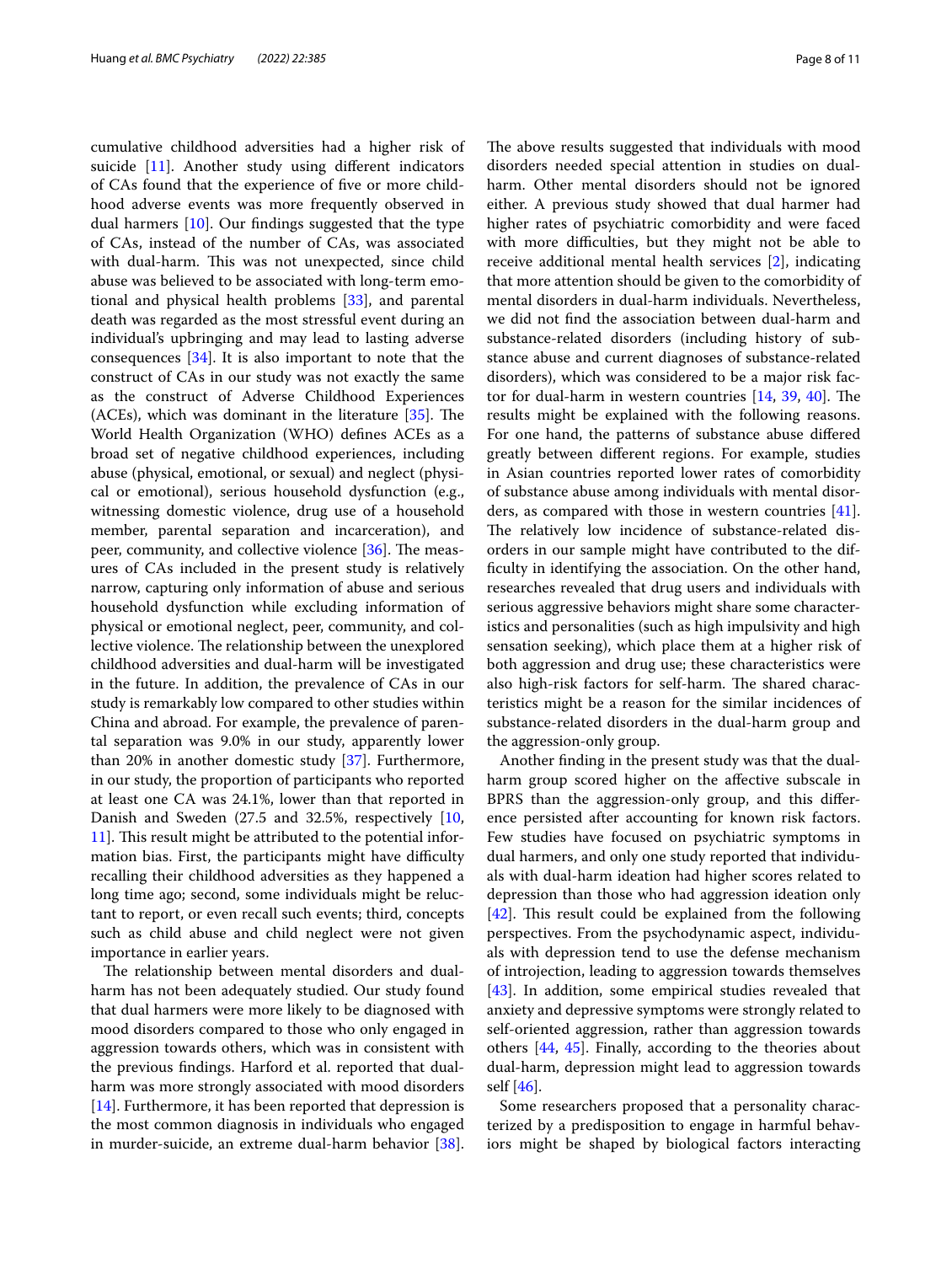with adverse early environments [\[47\]](#page-10-20); they emphasized that the secondary psychopathy characterized by antisocial and unstable lifestyle could be a risk factor for dualharm [[47\]](#page-10-20). In our study, the dual-harm group scored higher on the antisocial scale than the aggression-only group, which supported the previous views. However, this variable was not entered into the fnal regression model. Our results do not seem to support the association between psychopathy and dual-harm. This is understandable, as evidence on the relationship between psychopathy and self-harm varied greatly. For example, Cleckley suggested that 'less suicidal behavior' is a major characteristic of psychopathy [\[48](#page-10-21)]. However, Verona found that some factors of psychopathy was signifcantly associated with suicide attempts [[49\]](#page-10-22). As the relationship between psychopathy and self-harm is unclear, the relationship between psychopathy and dual-harm remains much more uncertain. However, given some other empirical evidence supporting psychopathy as a key factor for self-harm and aggression  $[21, 50]$  $[21, 50]$  $[21, 50]$  $[21, 50]$ , the role of psychopathy in dual-harm cannot be neglected. The present results could be attributed to the methodology, since some studies revealed a signifcant association between psychopathy and self-harm when self-rated scales were used. Therefore, methods for the measurement of psychopathy need to be carefully selected in future studies.

Despite the strength of our study, some limitations should also be noted. First, participants in our study were individuals with serious aggressive behaviors and underwent forensic psychiatric assessments, thus, the extrapolation of our fndings to other populations needs further validation. Second, the defnition of self-harm in this study was limited to suicide attempt, whereas aggression was limited to serious aggressive behaviors (violent criminal behaviors); the relatively narrow scope of the defnitions might have led to underestimation of the rate of dual-harm in the selected population. Third, another limitation of the present study is that we did not explore factors of dual-harm in males and females separately due to the relatively small number of females, thus, gender might still be a confounding factor. Fourth, an important methodological limitation is that we did not use a validated scale for CAs assessment, which may impact on the generalizability of our fndings. Fifth, a self-reported scale was used to obtain self-harm information from the participants, which might lead to memory biases. Sixth, as this is a cross-sectional study, the causal relationship could not be established. Seventh, comorbidities of mental disorders were not taken into account, as only the principal diagnosis was recorded in some patient fles. Eighth, due to the retrospective nature of data collection, some potentially important factors, such as emotional regulation, impulsivity, neuroticism, childhood neglect, peer, community, and collective violence, could not be included in this study. These factors need to be considered in future studies.

## **Conclusions**

Although some factors for dual-harm have been identifed, this phenomenon has not been fully understood. In the present study, we investigated several factors known to be associated with dual-harm, such as childhood adversities, substance abuse, and history of mental disorders, and explored some potentially associated factors, such as psychopathology and psychopathy. We found that substance abuse among individuals with serious aggressive behaviors in China are diferent, to some extent, from those observed in other countries. Our fndings suggested that a comprehensive assessment and detailed evaluation of self-harm is needed for individuals with serious aggressive behaviors, which calls for the collaborative efort of justice systems and the mental health sector. The identified risk factors suggest that effective strategies for the prevention of dual-harm among individuals with serious aggressive behaviors should include the strengthening of mental health services for this population and early intervention for children who have adverse experiences. In the future, a longitudinal design should be considered to examine the causal relationship between those variables. Future studies are also needed to explore the risk factors of dual-harm in diferent countries and under diferent jurisdictions.

#### **Abbreviations**

A-O: Aggression-only; ACEs: Adverse Childhood Experience; BPRS: Brief Psychiatric Rating Scale; CAs: Childhood Adversities; D-H: Dual-harm; PCL-R: Psychopathy Checklist- Revised; SUD: Substance use disorders.

### **Supplementary Information**

The online version contains supplementary material available at [https://doi.](https://doi.org/10.1186/s12888-022-04027-6) [org/10.1186/s12888-022-04027-6](https://doi.org/10.1186/s12888-022-04027-6).

**Additional fle 1.**

**Additional fle 2.**

### **Acknowledgments**

We would like to thank all participants for their contribution to this study. We also thank the following institutes: West China Hospital*,* Sichuan University, Afliated Brain Hospital of Guangzhou Medical University, Beijing Ankang Hospital, Xiamen Xianyue Hospital, Nanjing Brain Hospital, and Guangxi Prison General Hospital for their support.

#### **Authors' contributions**

YH conceived the study, performed the date analysis and drafted the manuscript. XW and JZ were responsible for interpretation of the data and revising the manuscript. Simei Zhang, NG, and QS were involved in the acquisition of the data. Shaoling Zhong, HG, RL, WG, HC, JW were engaged in the analysis for the work. All authors have read and agreed with the fnal manuscript.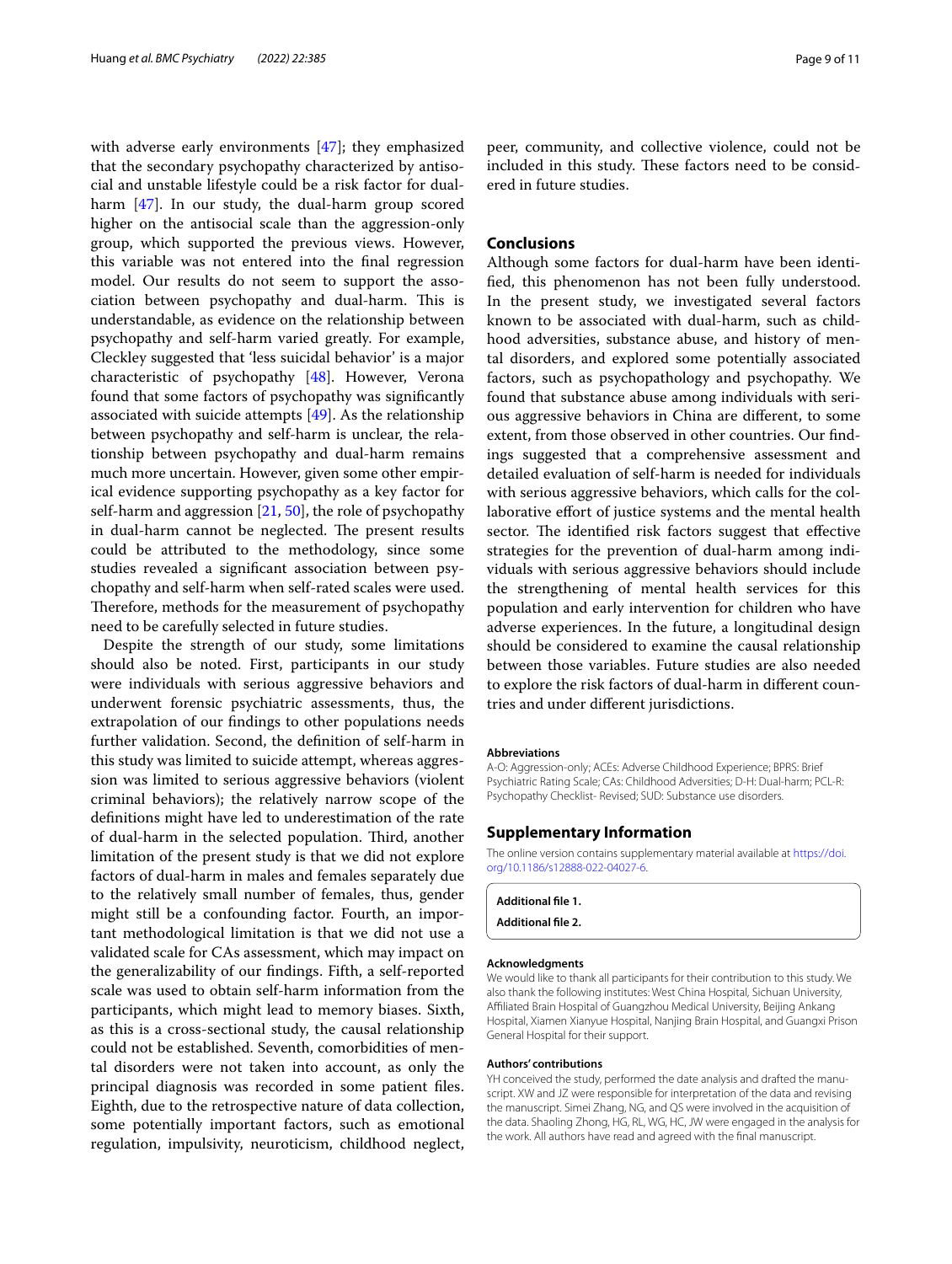### **Funding**

This work was supported by the Fundamental Research Funds for the Central Universities of Central South University(2021zzts0395), National Natural Science Foundation of China (Grant number: 82071543), National Natural Science Foundation of China (Grant number: 82171509), Science and Technology Program of Hunan Province (2018SK2133), Hunan Innovative Province Construction Project (2019SK2334) and Natural Science Foundation of Hunan Province (2019JJ40424). The funder had no role in study design, data collection, interpretation, data analysis, and paper writing.

#### **Availability of data and materials**

The data generated or analyzed during this study are included in this manuscript and its Supplementary materials.

## **Declarations**

#### **Ethics approval and consent to participate**

The study protocol was approved by the Human Ethics Committee of the Second Xiangya Hospital of Central South University. All methods were performed in accordance with the study protocol and ethical guidelines and regulations. Signed written informed consent was obtained from all subjects.

#### **Consent for publication**

Not applicable.

#### **Competing interests**

The authors claim that there are no conficts of interest.

#### **Author details**

<sup>1</sup> Department of Psychiatry, The Second Xiangya Hospital, Central South University, National Clinical Research Center for Mental Disorders, National Technology Institute on Mental Disorders, Hunan Key Laboratory of Psychiatry and Mental Health, Renming Road 139, Changsha 410011, Hunan Province, China. <sup>2</sup> Shenzhen Kangning Hospital, Shenzhen, China. <sup>3</sup> Department of Community Mental Health, The Afliated Brain Hospital of Guangzhou Medical University, Guangzhou, China.

Received: 1 February 2022 Accepted: 30 May 2022 Published online: 07 June 2022

### **References**

- <span id="page-9-0"></span>Sahlin H, Kuja-Halkola R, Bjureberg J, Lichtenstein P, Molero Y, Rydell M, et al. Association between deliberate self-harm and violent criminality. JAMA Psychiatr. 2017;74(6):615–21. [https://doi.org/10.1001/jamapsychi](https://doi.org/10.1001/jamapsychiatry.2017.0338) [atry.2017.0338](https://doi.org/10.1001/jamapsychiatry.2017.0338).
- <span id="page-9-10"></span>2. Richmond-Rakerd LS, Caspi A, Arseneault L, Baldwin JR, Danese A, Houts RM, et al. Adolescents who self-harm and commit violent crime: testing early-life predictors of dual harm in a longitudinal cohort study. Am J Psychiatry. 2019;176(3):186–95. [https://doi.org/10.1176/appi.ajp.](https://doi.org/10.1176/appi.ajp.2018.18060740) [2018.18060740](https://doi.org/10.1176/appi.ajp.2018.18060740).
- <span id="page-9-1"></span>Slade K. Dual harm: an exploration of the presence and characteristics for dual violence and self-harm behaviour in prison. J Crim Psychol. 2018;8(2):97–111. [https://doi.org/10.1108/jcp-03-2017-0017.](https://doi.org/10.1108/jcp-03-2017-0017)
- <span id="page-9-2"></span>4. Slade K. Dual harm: the importance of recognising the duality of self-harm and violence in forensic populations. Med Sci Law. 2019;59(2):75–7. [https://doi.org/10.1177/0025802419845161.](https://doi.org/10.1177/0025802419845161)
- <span id="page-9-3"></span>5. Steeg S, Webb RT, Mok PLH, Pedersen CB, Antonsen S, Kapur N, et al. Risk of dying unnaturally among people aged 15-35 years who have harmed themselves and inficted violence on others: a national nested case-control study. Lancet Public Health. 2019;4(5):e220–8. [https://doi.](https://doi.org/10.1016/s2468-2667(19)30042-8) [org/10.1016/s2468-2667\(19\)30042-8.](https://doi.org/10.1016/s2468-2667(19)30042-8)
- <span id="page-9-4"></span>6. O'Donnell O, House A, Waterman M. The co-occurrence of aggression and self-harm: systematic literature review. J Afect Disord. 2015;175:325–50. [https://doi.org/10.1016/j.jad.2014.12.051.](https://doi.org/10.1016/j.jad.2014.12.051)
- <span id="page-9-5"></span>Slade K, Forrester A, Baguley T. Coexisting violence and self-harm: dual harm in an early-stage male prison population. Leg Criminol Psychol. 2020;25(2):182–98. <https://doi.org/10.1111/lcrp.12169>.
- <span id="page-9-6"></span>8. Nijman HL, JM àC. Situational determinants of inpatient self-harm. Suicide Life Threat Behav. 2002;32(2):167–75. [https://doi.org/10.1521/suli.32.2.](https://doi.org/10.1521/suli.32.2.167.24401) [167.24401](https://doi.org/10.1521/suli.32.2.167.24401).
- <span id="page-9-7"></span>9. Kaba F, Lewis A, Glowa-Kollisch S, Hadler J, Lee D, Alper H, et al. Solitary confnement and risk of self-harm among jail inmates. Am J Public Health. 2014;104(3):442–7. [https://doi.org/10.2105/ajph.2013.301742.](https://doi.org/10.2105/ajph.2013.301742)
- <span id="page-9-8"></span>10. Carr MJ, Steeg S, Mok PLH, Pedersen CB, Antonsen S, Kapur N, et al. Adverse childhood experiences and risk of subsequently engaging in self-harm and violence towards other people-"dual harm". Int J Environ Res Public Health. 2020;17(24). <https://doi.org/10.3390/ijerph17249409>.
- <span id="page-9-9"></span>11. Björkenstam E, Hjern A, Björkenstam C, Kosidou K. Association of Cumulative Childhood Adversity and Adolescent Violent Ofending with Suicide in early adulthood. JAMA Psychiatr. 2018;75(2):185–93. [https://doi.org/10.](https://doi.org/10.1001/jamapsychiatry.2017.3788) [1001/jamapsychiatry.2017.3788.](https://doi.org/10.1001/jamapsychiatry.2017.3788)
- <span id="page-9-11"></span>12. Carr MJ, Mok PLH, Antonsen S, Pedersen CB, Webb RT. Self-harm and violent criminality linked with parental death during childhood. Psychol Med. 2020;50(7):1224–32.<https://doi.org/10.1017/s0033291719001193>.
- <span id="page-9-12"></span>13. Mok PLH, Antonsen S, Pedersen CB, Carr MJ, Kapur N, Nazroo J, et al. Family income inequalities and trajectories through childhood and self-harm and violence in young adults: a population-based, nested case-control study. Lancet Public Health. 2018;3(10):e498–507. [https://doi.org/10.](https://doi.org/10.1016/s2468-2667(18)30164-6) [1016/s2468-2667\(18\)30164-6.](https://doi.org/10.1016/s2468-2667(18)30164-6)
- <span id="page-9-13"></span>14. Harford TC, Chen CM, Kerridge BT, Grant BF. Self- and other-directed forms of violence and their relationship with lifetime DSM-5 psychiatric disorders: results from the National Epidemiologic Survey on alcohol related conditions-III (NESARC-III). Psychiatry Res. 2018;262:384–92. <https://doi.org/10.1016/j.psychres.2017.09.012>.
- <span id="page-9-14"></span>15. Hunt E, Peters RH, Kremling J. Behavioral health treatment history among persons in the justice system: fndings from the arrestee drug abuse monitoring II program. Psychiatr Rehabil J. 2015;38(1):7–15. [https://doi.](https://doi.org/10.1037/prj0000132) [org/10.1037/prj0000132](https://doi.org/10.1037/prj0000132).
- <span id="page-9-15"></span>16. Fazel S, Danesh J. Serious mental disorder in 23000 prisoners: a systematic review of 62 surveys. Lancet. 2002;359(9306):545–50. [https://doi.org/10.](https://doi.org/10.1016/s0140-6736(02)07740-1) [1016/s0140-6736\(02\)07740-1.](https://doi.org/10.1016/s0140-6736(02)07740-1)
- <span id="page-9-16"></span>17. Walsh Z, Swogger MT, Walsh T, Kosson DS. Psychopathy and violence: increasing specifcity. Neth J Psychol. 2007;63(4):125. [https://doi.org/10.](https://doi.org/10.1007/bf03061075) [1007/bf03061075](https://doi.org/10.1007/bf03061075).
- <span id="page-9-17"></span>18. McCuish EC, Corrado RR, Hart SD, DeLisi M. The role of symptoms of psychopathy in persistent violence over the criminal career into full adulthood. J Crim Just. 2015;43(4):345–56. [https://doi.org/10.1016/j.jcrim](https://doi.org/10.1016/j.jcrimjus.2015.04.008) [jus.2015.04.008.](https://doi.org/10.1016/j.jcrimjus.2015.04.008)
- <span id="page-9-18"></span>19. Gray NS, Snowden RJ. Psychopathy in women: prediction of criminality and violence in UK and USA psychiatric patients resident in the community. Psychiatry Res. 2016;237:339–43. [https://doi.org/10.1016/j.psychres.](https://doi.org/10.1016/j.psychres.2016.01.014) [2016.01.014](https://doi.org/10.1016/j.psychres.2016.01.014).
- <span id="page-9-19"></span>20. Pennington CR, Cramer RJ, Miller HA, Anastasi JS. Psychopathy, depression, and anxiety as predictors of suicidal ideation in ofenders. Death Stud. 2015;39(1–5):288–95. [https://doi.org/10.1080/07481187.2014.](https://doi.org/10.1080/07481187.2014.991953) [991953.](https://doi.org/10.1080/07481187.2014.991953)
- <span id="page-9-24"></span>21. Heirigs MH, DeLisi M, Fox B, Dhingra K, Vaughn MG. Psychopathy and suicidal thoughts and behaviors revisited: results from a statewide population of institutionalized youth. Int J Offender Ther Comp Criminol. 2019;63(6):874–95. [https://doi.org/10.1177/0306624x18812533.](https://doi.org/10.1177/0306624x18812533)
- 22. Verona E, Sprague J, Javdani S. Gender and factor-level interactions in psychopathy: implications for self-directed violence risk and borderline personality disorder symptoms. Personal Disord. 2012;3(3):247–62. [https://doi.org/10.1037/a0025945.](https://doi.org/10.1037/a0025945)
- <span id="page-9-20"></span>23. Smith PN, Selwyn CN, Wolford-Clevenger C, Mandracchia JT. Psychopathic personality traits, suicide ideation, and suicide attempts in male prison inmates. Crim Justice Behav. 2014;41(3):364–79. [https://doi.org/10.](https://doi.org/10.1177/0093854813506884) [1177/0093854813506884.](https://doi.org/10.1177/0093854813506884)
- <span id="page-9-21"></span>24. Torok M, Darke S, Kaye S. Predisposed violent drug users versus drug users who commit violence: does the order of onset translate to diferences in the severity of violent ofending? Drug Alcohol Rev. 2012;31(4):558–65. <https://doi.org/10.1111/j.1465-3362.2011.00332.x>.
- <span id="page-9-22"></span>25. Li G, Gutheil TG, Hu Z. Comparative study of forensic psychiatric system between China and America. Int J Law Psychiatry. 2016;47:164–70. <https://doi.org/10.1016/j.ijlp.2016.04.002>.
- <span id="page-9-23"></span>26. Wang J, Li C, Zhu XM, Zhang SM, Zhou JS, Li QG, et al. Association between schizophrenia and violence among Chinese female offenders. Sci Rep. 2017;7(1):818. <https://doi.org/10.1038/s41598-017-00975-2>.